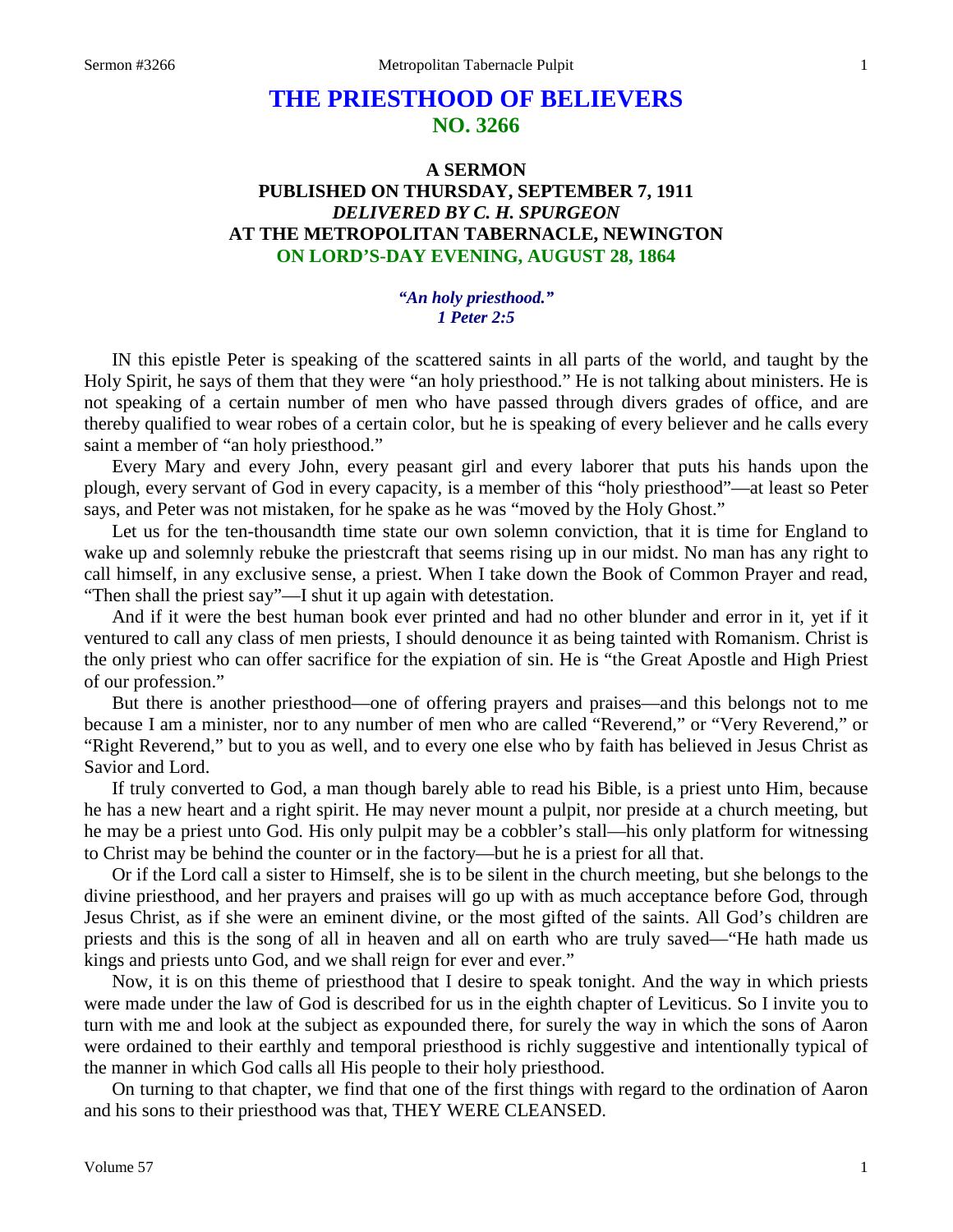We read in Leviticus 8:6, "*and Moses brought Aaron and his sons, and washed them with water*." That was one cleansing. But several times in the chapter we find that a second cleansing was theirs and that by blood! In verse two, we find that they brought a bullock far a sin-offering, and two rams, and with the blood of one of the rams, and the blood of the sin-offering they were sprinkled, that they might be clean before God.

This powerfully teaches that every one of us aspiring to be a priest for God must first be cleansed, and that with a double purifying.

> *"Let the water and the blood, From His riven side which flowed, Be of sin the double cure, Cleanse us from its guilt and power."*

If we look closer into this cleaning by blood, we see that Aaron and his sons put their hands upon the ram, confessing their sins. Then the ram was slain, the blood sprinkled upon the altar, and the laver, and upon all the vessels of the sanctuary, and then upon Aaron and his sons. What deep instruction is here! If we are God's priests, we lay our hand upon Christ, accept Him as our substitute, trusting in that blood shed for the remission of sins.

He will have no priests in His sanctuary who have not been cleansed with the blood of Christ. All service until this is experienced is a vain oblation which He cannot accept. Go to the altar, confess your sin, and lay it upon the Lamb of God—and then, but not until then—can you be a holy priest.

Moreover, the priests were afterward also washed in water. On this first occasion they were cleansed from head to foot, but on later occasions when going into the tabernacle, they needed only to wash their hands and feet. So is it with our Christian life. By the Holy Spirit's application of our Lord's merits, believers are completely cleansed, and there remains neither spot nor wrinkle on their acceptance with Him.

But though a man is perfectly clean who leaves his bath, yet his feet may be soiled as he goes to his room and he needs to wash them again. So you and I need to pray, "Forgive us our sins," though they have all been forgiven. We are washed, but daily defiling calls for constant cleansing. Though every true Christian has been cleansed, as was Peter, he must not say, "Thou shalt never wash my feet."

When Jesus comes by His cleansing Word and Spirit, and girt with the towel and carrying the basin, we must be willing to let Him cleanse us—nay, beg Him to wash our feet, that we may be clean, every whit. We do need to pray, "Forgive us our sins." It is not in the least in conflict with the doctrine of a complete sanctification or complete justification.

The priests, every one of them, were washed, they had a clear right to go into the sanctuary, yet none the less, they had to wash their hands and feet each time they entered.

So we are clean. God accepts us. We are His children and yet, day by day, we must go with the prayer to Him, "Lord cleanse me again in the Redeemer's blood—make me pure by the washing of water by the Word." So when defiling come, His cleansing power may be proved again and again.

Well, beloved, have we ever attempted to serve God without this cleansing? If so, may we repent of our imagined righteousness as much as of our sins, for even our righteousnesses are nothing but sins until we have been washed. Do we long for this perfect cleansing? The fountain is full—the blood, the water, have the same efficacy as they ever had.

"Though *your* sins be as scarlet, they shall be white as snow; though they be red like crimson, they shall be as wool." Step down into this heavenly bath. Trust Christ to save you and being cleansed by Him, you shall be forever a member of this "holy priesthood."

Referring again to Leviticus 8, we see that the second thing in the ordaining of the priesthood was THEY WERE DIVINELY CLOTHED.

However clean they were, they must be suitably arrayed, or they cannot appear before the Lord. We have given to us, a list of the garments, and find that Aaron as High Priest was sumptuously clothed, but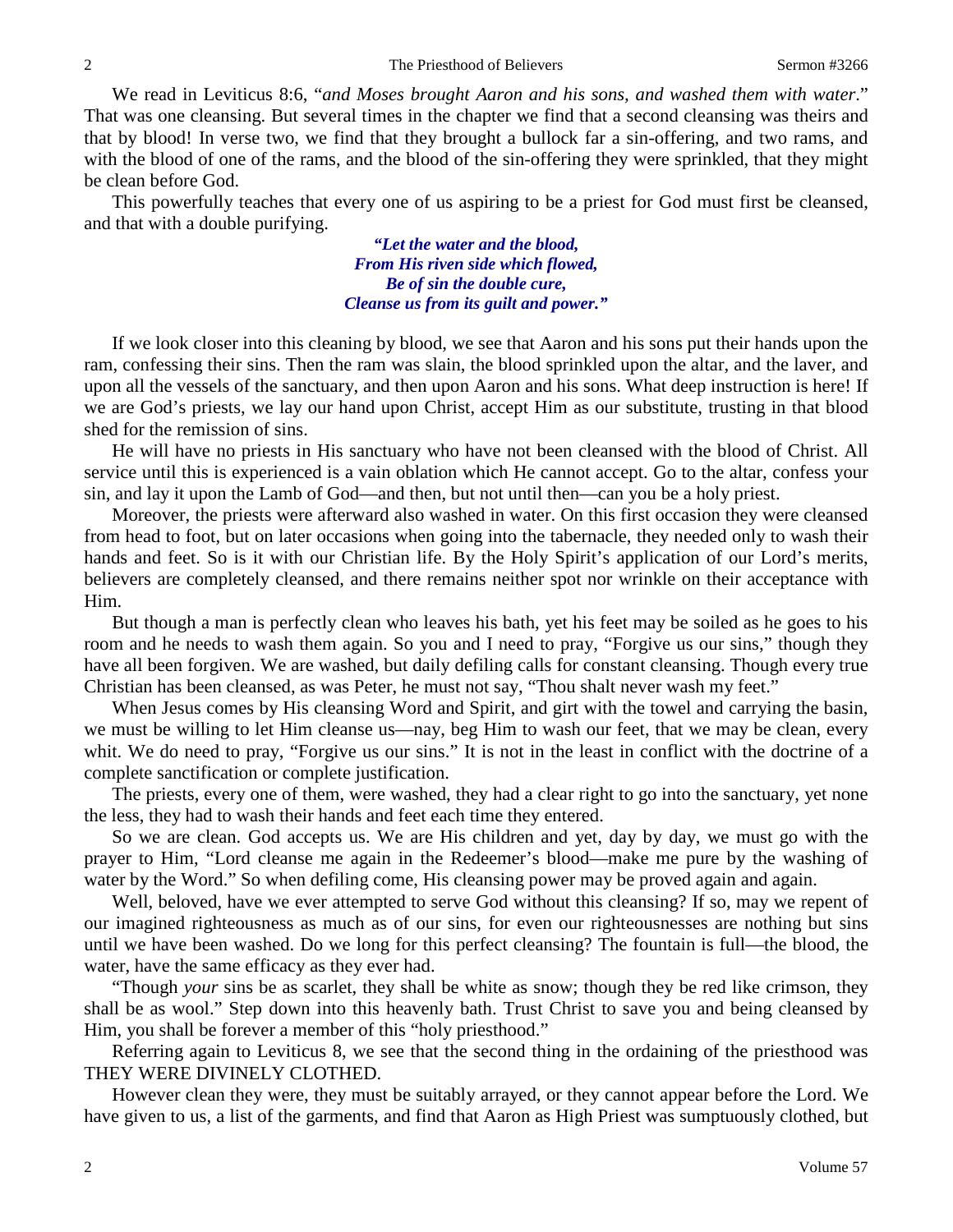not so his sons. In the thirteenth verse, we are told that they had coats, and girdles, and bonnets. Let us glance at each of these for they are packed with spiritual significance.

*The "Coat"* is a priestly robe. Everyone who ministered at the altar put on an ephod, a coat hanging from the shoulder, generally in one piece, and woven from the top throughout, like that which the Lord Jesus wore. So every believer is to put on the imputed righteousness of Jesus, given to us at our conversion.

He officiates as High Priest before the throne clothed in white linen, and so do all the saints—"white linen which is the righteousness of the saints," says John in the Revelation. Now we have no righteousness of our own, but the voice from heaven speaks, "I counsel thee, buy of me white raiment that thou mayest be clothed."

We come to Christ just as we are and He clothes us with His righteousness, active and passive, and this is the ephod in which we minister unto God. With our Lord's righteousness clothing us, we can stand without fear before the awful searching eyes of God, now and hereafter and not fear.

> *"Bold shall I stand at that great day, For who aught to my charge shall lay, While through Thy blood absolved I am From sin's tremendous curse and shame?"*

Are you, beloved, robed in the righteousness of your Savior? Then come forward and officiate as His priest!

Next to the ephod, came *the girdle*. In the case of Aaron we are told it was a "curious" girdle. Ah! how curious, how matchless, how marvelous is the girdle which encircles the loins of Christ! He is girt about the waist with a golden girdle. His faithfulness, His truth, His love, His every attribute of excellency combined, make up this curious girdle comprising the ephod.

But every other true priest has his girdle. You and I, if called to this holy office, are to have our loins girt about, standing always ready, instant to obey God's command, and revel in His service. Orientals wore flowing garments and when these were loose, they could not hasten in their activities. So they used the girdle to brace themselves, gathering up their robes for special labor, or conflict, or flight.

So every priest of Christ must wear his girdle of faithfulness. There is a wicked world always on the watch. Be careful. Be vigilant. You may be tripped up by the sin that does so easily beset us. See to it that you are well braced, so that if the enemy came suddenly you may meet him with courage, or if a message came from your Master you may run upon it with diligence.

Yet another part of the priest's clothing is called "the bonnet"—literally, "*the turban*." This, so we are told, "was for glory and for beauty." Truly our Lord has put upon His people His own glory and beauty. We are not merely acceptable, but beloved. Not passable, but admirable. Not merely not to be condemned, but full of imparted loveliness. Jesus says to every saved soul, "Thou hast ravished my heart—my sister, my spouse—with one look of thine eyes, with one chain of thy neck."

Jesus so falls in love with His own image in each saved soul, that His heart is captured. Here is "the glory and beauty" with which He has invested us. Every believer is looked upon by God as if he were Christ. Christ took your place and was cursed for you—you take Christ's place, and notwithstanding all the blemishes, all the backslidings, all the hardness you may feel within—if you are truly in Christ, you are so clothed that glory and beauty, and that divine, is yours. The priests were not only washed but clothed. My soul, what joy is this! Ponder it until it masters and enthralls you!

After the cleansing and clothing, came this to the priests, THEY WERE ANOINTED.

This is mentioned more than once. Aaron had the holy oil poured upon his head until it ran down to the skirt of his garment. So Jesus was anointed of the Holy Spirit without measure. The other priests were also touched with the oil—sprinkled with it.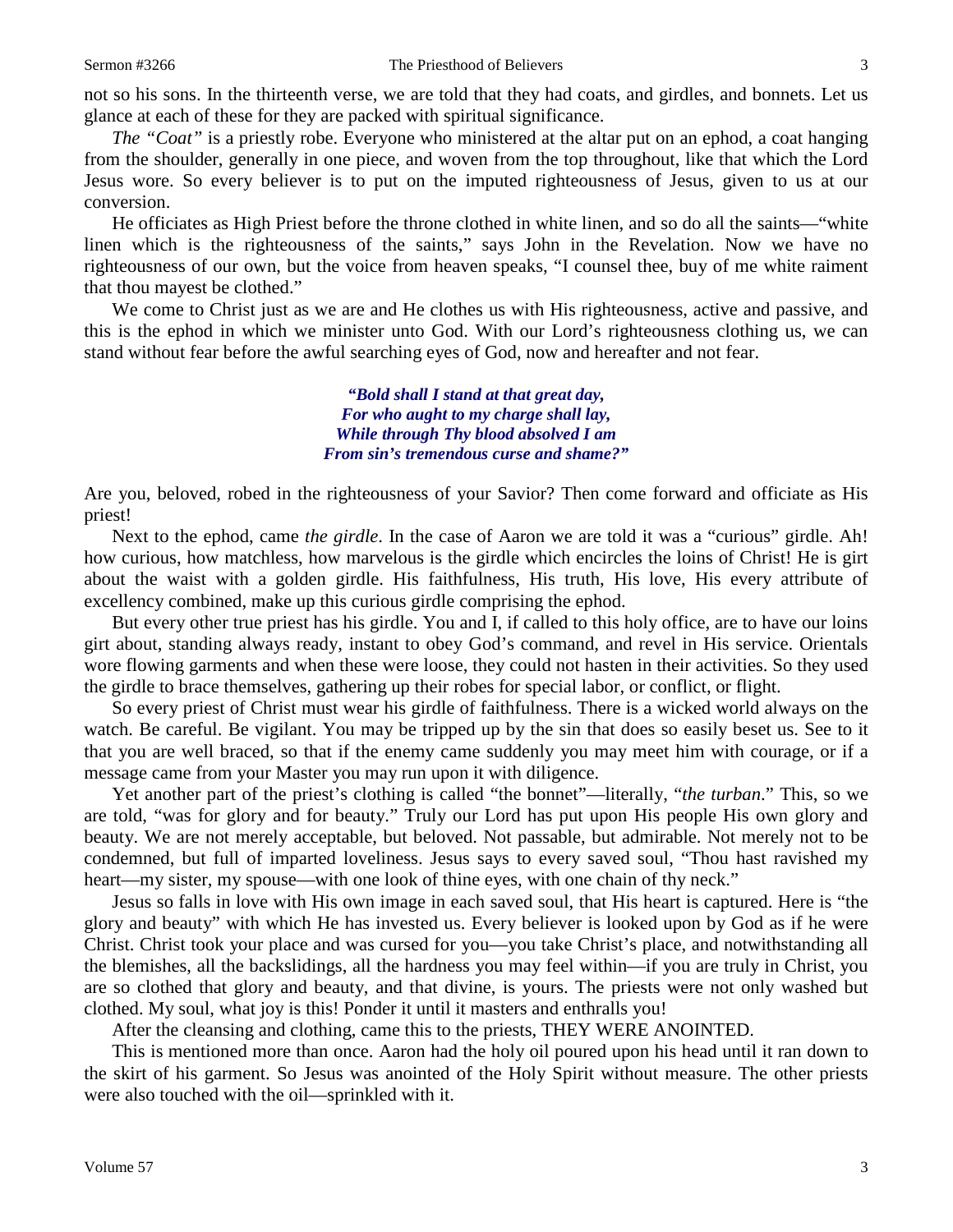And you and I, if we have been both washed and clothed, must yet be anointed. Child of God, do you distinctly and intensely recognize your need of this anointing? If I have preached without the Holy Spirit I have preached in vain. If I have gone to my prayer chamber, no matter how earnest I desired to be, I have prayed in vain unless the Spirit of God has been upon me. This anointing is the Christian's supreme need.

Dear Joseph Irons very often used to say as he went into the pulpit, "Oh! for an unction from on high!" Sunday school teacher, you are a priest, and this is your great want—anointing. You who preach in the streets, you who are intercessors in private for Christ, you who seek to show God in your daily life—you need the anointing. What can we not do when the Spirit is in us? What can we do if He is withholding His presence and power? As God's priests we may—we must, have a daily unction anointing—from the Holy One!

#### After this, THEY WERE CONSECRATED.

Here I must enlarge more than upon the last point. This setting apart to priestly function and work was very remarkable. We find that blood was taken and that Moses touched the priests with it (according to the twenty-fourth verse) first "upon the tip of the right ear, then upon the thumbs of their right hand and then upon the great toes of their right feet; and Moses sprinkled the blood upon the altar round about." This description is very full and suggestive.

Every Christian is to be consecrated to God by blood as to *his ear*. That is, we are to be eager to hear God's voice, whether in His Word printed or preached. "Blessed are the people that know the joyful sound!" They only recognize it because the blood is on the ear. We are to hear God's voice in providence. When there is a sound of going in the tops of the mulberry trees, like David, we are be bestir ourselves. We are to be willing to hear even the rod and Him that has appointed it.

There are many voices that the sanctified ear detects that the carnal ear has never listened to. The godly man has monitions from the Most High when the natural man catches no whisper. To hear the "still, small voice" always, is the listening we should desire. So too, with regard to man, we should hear his misery and feel for it—hear his sin and pray to God for its full forgiveness as Jesus did.

Yet on the other hand, there are some sounds that the ear so consecrated must not hear. We are deaf to the insinuations of suspicion, the slander of calumny, aye! to many an intended insult that else might have provoked and angered us. May we always feel that as there was blood on the priest's ear, so all our reception powers are to be consecrated to God. If so, I shall feel that there are some books I cannot read, for I have blood on my ear—some songs I dare not listen to—some talk I dare not share in, for I have a consecrated ear. I am to use *that* for Him, for I am His priest.

Next in order was *the thumb*. This consecrated the hand. And as the ear stands for our receptive faculties, so the hand represents our active powers. There are some things we must not touch nor handle—some things we cannot do, in which we can have no hand, nay, cannot finger. Since our hand is sanctified by the blood, all it does must be pleasing to God.

I know that a common mistake is to think that you cannot serve God unless you get into a pulpit or attend a prayer meeting. Nonsense! You can truly serve God behind the counter, in the work-room serve God by digging a ditch, or clipping a hedge. I believe that God is often served by the tailor or shoemaker who is conscientious in his calling, quite as well as by bishops and archbishops, or by men of any church in the world. At any rate, if you cannot serve God in all that you do, you have need to ask to be taught the secret of the Christian life, for that secret is the consecration of everything to Jesus Christ.

You are to make your garments, vestments, your meals sacraments, your every day a holy day, your every hour a consecrated season unto God. Our hand, with all its manifold activities, is to be consecrated—blood-marked—to Him.

After this, came *the foot*. The blood was put on the great toe of the right foot, so the feet were set apart for God. Ah! these legs of ours used to carry us to theaters! We could run fast enough the downward road with them. I recollect a man who would stand in the aisle for a long time—he said he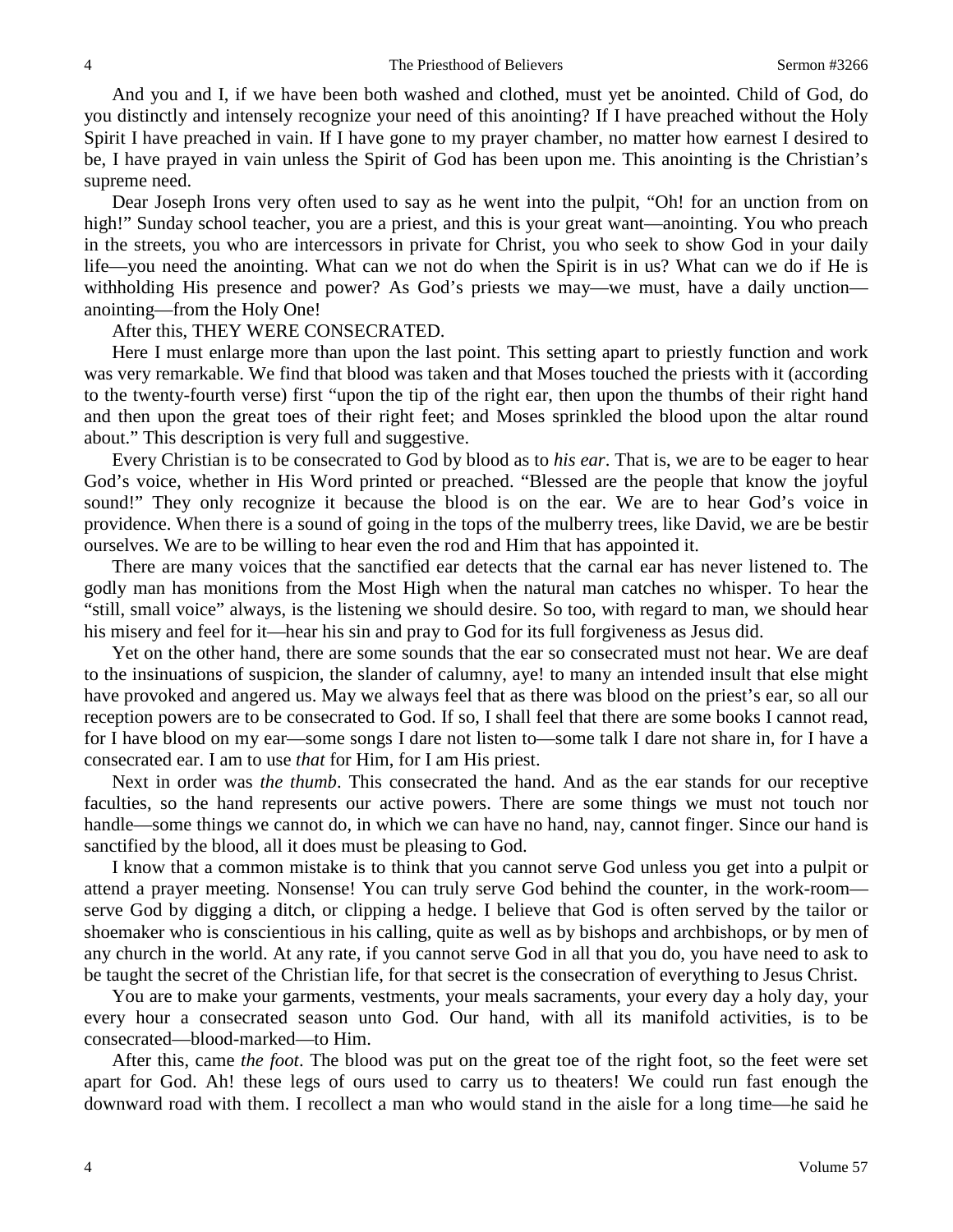would "serve his legs out"—they had served the devil so long, that they should bear a little hardship for his new Lord and Master, Jesus Christ.

I know some of you who used to walk many miles to come to the house of God—six miles. I used to say to you that it was too far. It was not too far for you then, but lately it has become much too far. The road has not grown longer, but you have gone backward as to your zeal, and when the zeal declines, the miles get dolefully long.

But I have marked that when men and women are in a right state of mind and soul, it does not matter how far they walk, nor what they have to do for Christ—the consecrated feet can do it joyfully. If I have a consecrated foot, I must not let them take me into bad company. If anybody say to you, "Can you come with me to such and such a place?" You must answer, "No! I cannot. I have a foot that won't go and I cannot go without that!"

And if any should say, "What is the matter with your foot?" say, "I have a foot that has blood upon it!" They will say, "Strange!" They will not understand you, but if you attempt to explain to them that the blood of your Lord Jesus Christ bought you and so, your foot—then they will understand that it cannot go anywhere except where Christ would have it go.

It may mean that you will have to change your position in life—you have to move and have a choice as to where you shall go. Make that choice on the principle of having a consecrated foot. Do not go where you cannot hear the pure Word of God. A Jew heard of a good business where there was much money but no synagogue—and of another where there was a synagogue though but little trade, and being a pious Jew, he chose the place with the synagogue.

I am afraid that there are but few Jews who would do that today—and quite as few Christians who think first of God's house and the hearing of the Gospel. Better to have a dinner of herbs and the Gospel with it, than a stalled ox and not to listen to the truth of our Lord Jesus Christ. In choosing your home in fact, in everything that concerns your progress in life—act as if you had, and knew you had, a consecrated foot!

Gathering up all, it surely teaches that a Christian is always, and everywhere, and altogether, not his own, but consecrated to Christ. Not merely to be baptized, to come once a month to the Lord's table, to take a pew, and sit and look so heavenly-minded. Any hypocrite can do that. But it is the mark of a Christian to be so honest, upright, charitable, kind, Christlike, holy, that all who see may be compelled to say, "That man differs from other men." The secret, though they may not discover it, is that whilst other men are but common men, where father Adam left them in the fall, this man has been found and made anew in Jesus Christ. Ear, thumb, and foot all consecrated to Christ's service!

Hastily running through the rest of this chapter (Leviticus 8), we observe that *the consecration was very thorough*. There is mention made of unleavened bread. This teaches that a Christian is not to follow religion for the sake of honor, gain, or fame. None of the leaven of hypocrisy, or mere formalism, is to be tolerated. We are to serve Christ for Christ's sake, and follow God because our heart is right with Him.

Again, the consecration is set forth—though I have little time to notice it—by the different parts of the victim being offered to God. You will observe that the deepest feelings of the Christian are to be with God—that the inwards and the fat of the kidneys were to be burnt upon the altar. Thus the richest and fullest emotions of the Christian's mind and heart are to belong to God, for the fat and marrow were to be burned as well.

And the Christian's greatest strength is to be the Lord's, for the right shoulder was to be offered as a wave offering, and then to be consumed with fire. We are to give God our inmost thoughts, our deeper passions, our greatest strength. "Blessed is the man whose strength is in thee." Some people can call loud enough to wake up a town when they are in their business, but when they come to pray you can scarcely hear them.

But I would have a Christian never so much, or so fine a man as when he is serving God. Give the world, if you will, the fag-ends of your mind, soul, and strength—but give God your whole man, your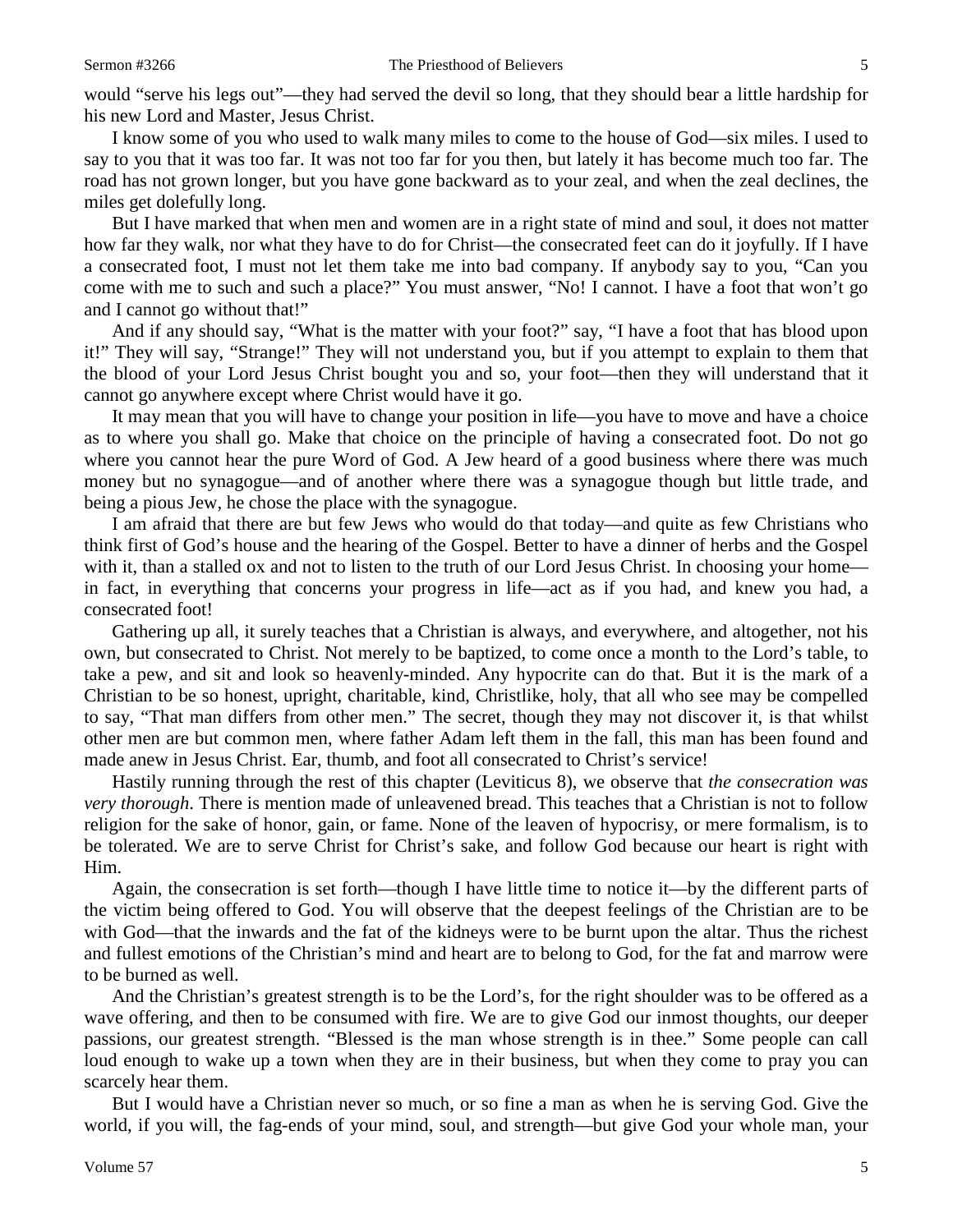inward and your outward life, every part and power and passion, strung to its greatest height and all devoted to Him!

But to conclude once more, the *Christian's consecration is to be constant.* This remarkable chapter has greatly interested me in observing that these priests were to be for one whole week officiating in the tabernacle. They were not either by day or night to leave their holy work. How they found strength enough, or whether this really included absolutely necessary seasons of rest, I cannot tell. But it says that for seven days they were to serve without intermission both by day and night.

So the Christian priesthood is to be perpetual. We are never to cease to serve God. You have heard of one that was so in love, that he did eat, and drink, and sleep for such an one. So the Christian is to "do all to the glory of God." Says one, "Can this be done? Are we to follow Romish monks and get into a monastery?"

No! I have no doubt they are right in shaving their heads—there is probably a great necessity for it. But unless we become demented, there is no need for us to imitate their example. The Christian is not to shut himself up, and become a hermit, and think that thereby he can cultivate holiness. That is unholiness. Christian holiness is social—the light of the world, the salt of the earth. We are to be in the world, though not of it—our priesthood exercised is in the street, the shop, the family, and at the fireside. By day and night, to offer up prayers and praises and thanksgivings unto God, and so be perpetually a priest.

But what am I talking about? There are some here that have never yet been priests to God. What have they been doing today? Why even on God's holy day they do not serve Him, but themselves. Why, sir! God has never reaped a solitary ear of grain from your field. Take care lest having lived to yourself, you die to yourself—having lived without God, you die without God, and find it a tremendous thing to stand and be judged without a Savior to be your helper, or interceding priest.

I say nothing to you about being a priest to God. You need a priest for yourself, first. Do not go to any man. No man has power to help your soul, except to pray and plead for you. The saving, pardoning power lies only with Jesus Christ. Look away to Him. He died—trust in His sacrifice. He rose, He ascended—He is standing at God's right hand.

There is life for a look at Him. Look! Trust! and you shall then be cleansed, clothed, anointed, consecrated, and so serve God. But your first business is to go to Christ. Oh! may Christ come to you and save you now—and He shall have glory out of us, world without end! Amen.

### **EXPOSITION BY C. H. SPURGEON**

### *1 JOHN 2*

**Verse 1**. *My little children, these things write I unto you, that ye sin not.* 

For this we ought to watch and strive, that we sin not.

**1.** *And if any man sin,—*

What then? Is it a hopeless case? Oh, no, far from it. It is a sad case, but there is a remedy for it. "And if any man sin,"—

**1-2.** *We have an advocate with the Father, Jesus Christ the righteous: and he is the propitiation for our sins: and not for ours only, but also for the sins of the whole world.* 

Come you, then, to Christ for pardon, whether you are Jews or Gentiles, whether you are saints or sinners, whether you are old or young, whether you are moral or immoral, for God is both able and willing to forgive all manner of sin because of the propitiation offered by His well-beloved Son, "Jesus Christ the righteous."

**3.** *And hereby we know that we know him, if we keep his commandments.*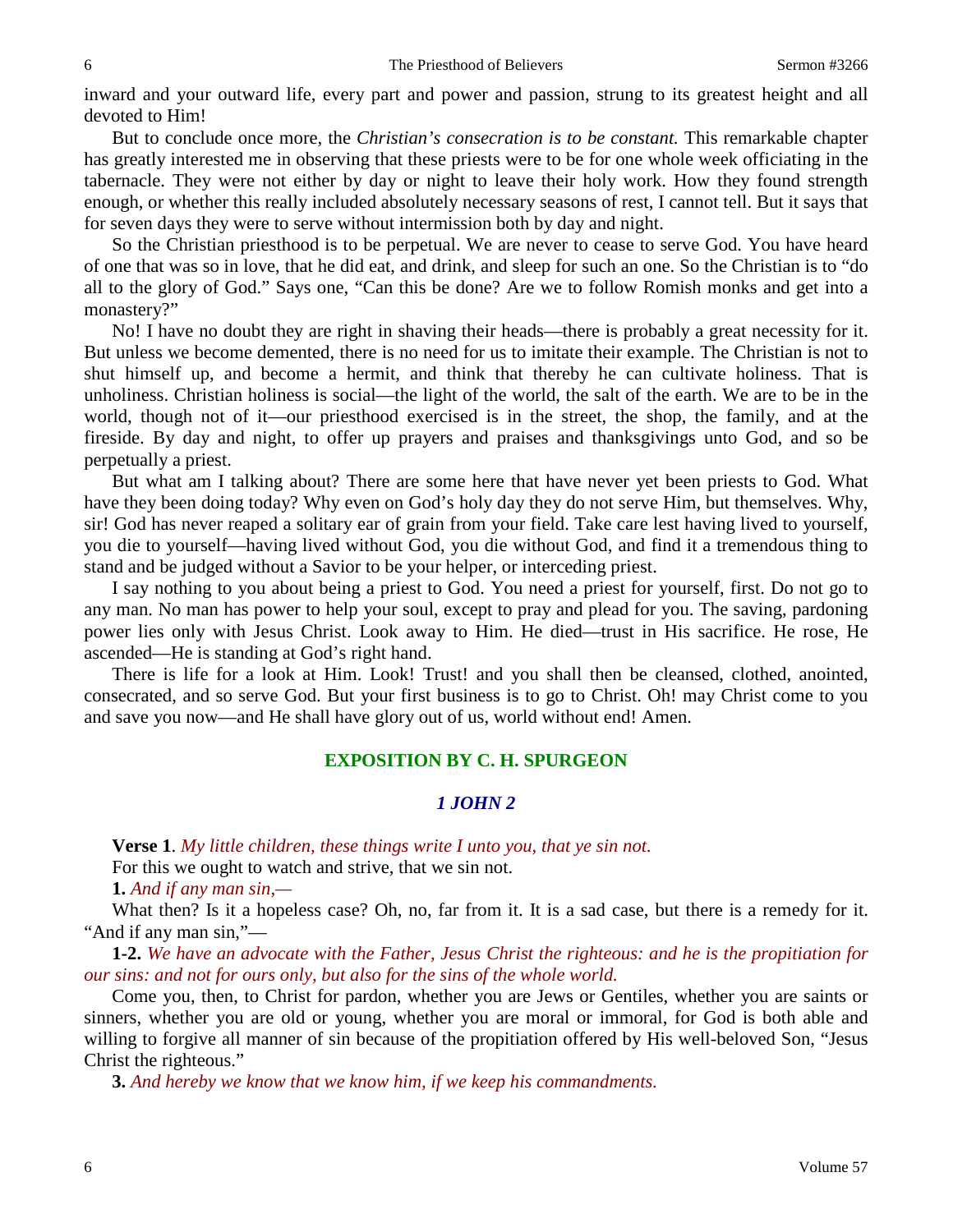Obedience is the test of discipleship. Mere head knowledge is all in vain, and all in vain our fears, unless we render a practical obedience to the commandments of Christ. We shall not only savingly know Him, but we shall "know that we know him, if we keep his commandments."

**4.** *He that saith, I know him, and keepeth not his commandments, is a liar, and the truth is not in him.* 

This is a terrible condition for anyone to be in—to say that he knows Christ, and yet to have the Holy Spirit calling him a liar because he is not keeping Christ's commandments. Again I remind you that obedience is essential to Christian discipleship. If we refuse to obey Christ's commandments it is clear that we do not really know the Savior at all—we are not even beginners in the school of Christ.

**5.** *But whoso keepeth his word, in him verily is the love of God perfected: hereby know we that we are in him.* 

When every word of His is precious to us, and when we strive to live according to His precepts, then we know that "we are in Him." This is even more than knowing that we know Him, for it is the assurance that we are united to Him by a living connection which can never be broken.

**6.** *He that saith he abideth in him ought himself also so to walk, even as he walked.* [See sermon #1732, In Him—Like Him]

What a walk would that be! How holy, harmless, undefiled, and separate from sinners is the man who tries to walk even as Christ walked.

> *"Lord, I desire to live as one Who bears a blood-bought name, As one who fears but grieving Thee, And knows no other shame."*

*"As one by whom Thy walk below Should never be forgot; As one who fain would keep apart From all Thou lovest not."*

**7-9.** *Brethren, I write no new commandment unto you, but an old commandment which ye had from the beginning. The old commandment is the word which ye have heard from the beginning. Again, a new commandment I write unto you, which thing is true in him and in you: because the darkness is past, and the true light now shineth. He that saith he is in the light, and hateth his brother, is in darkness even until now.*

Love is the true test of light—that light which leads us to love God, to love Christ, to love the truth, to love God's people, ay, and to love the whole world of men for their good—this is the love that attests the light we have to be the very light of God.

**10.** *He that loveth his brother abideth in the light, and there is none occasion of stumbling in him.* 

A loving spirit, kind, generous, forgiving, unselfish, seeking the good of others—this is one of the best proofs that our natural darkness has gone and that true spiritual light is within us. Some persons think very much of the doctrine of Christ, but very little of the Spirit of Christ. Let such remember that it is written, "If any man have not the Spirit of Christ, he is none of his."

If we do not know what it is to love, then we do not in the Scriptural sense know what it is to live. We are dead. Hatred is the cerement in which the dead soul is wound up, the grave clothes in which it is put away in the tomb. But love is the garment of life in which a truly quickened spirit arrays itself. The one who is full of hatred dwells in darkness, but he that loves abides in the light. Note how love and life and light are most blessedly linked to one another.

**11-13**. *But he that hateth his brother is in darkness, and walketh in darkness, and knoweth not whither he goeth, because that darkness hath blinded his eyes. I write unto you, little children, because*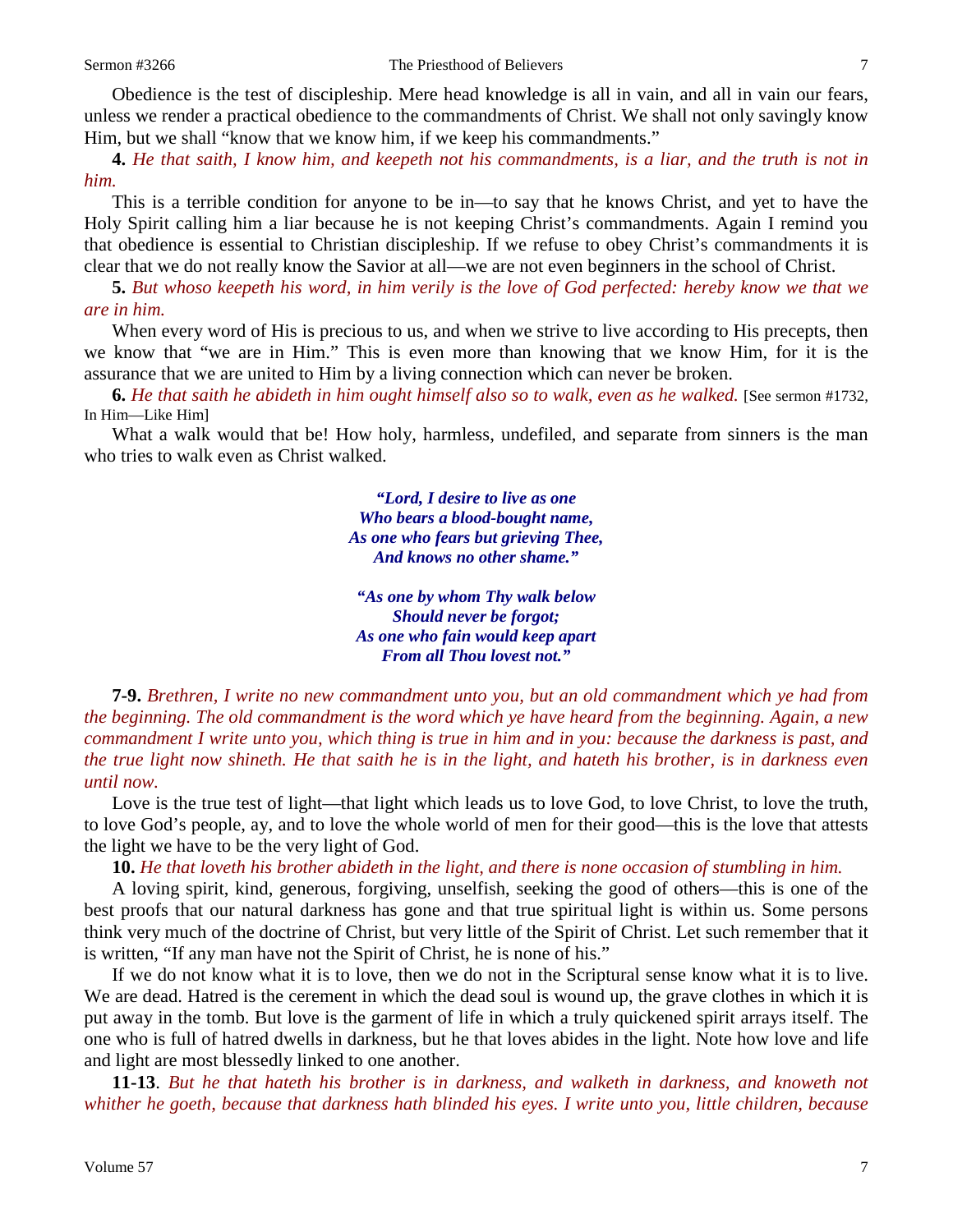## *your sins are forgiven you for his name's sake. I write unto you, fathers, because ye have known him that is from the beginning.*

"You are old men, and you like to think of old things. The everlasting love of God, the covenant made with Christ before the worlds were formed—these are things that are very dear to you—and you prize beyond all other, 'Him that is from the beginning.'"

**13.** *I write unto you, young men, because ye have overcome the wicked one.* 

"In the days of your strength, you have won the victory which no human power can ever win unaided. You have overcome that wicked one who would easily have overcome you if you had been left to fight him by yourselves."

**13.** *I write unto you, little children, because ye have known the Father.* 

That is all that little children need to know at first. They may not know the great mysteries that the fathers have fathomed, they may not even know some things that the young men know, but even babes in Christ know the Father and rejoice in His love.

**14.** *I have written unto you, fathers, because you have known Him that is from the beginning.* [See sermon #1751, Fathers in Christ]

Twice, you see, John says the same thing about the fathers and he says nothing more concerning them. But truly, to "have known him that is from the beginning" is practically to know all that even the fathers need to know or can know, for this knowledge includes all other that is worth knowing.

**14.** *I have written unto you, young men, because ye are strong, and the word of God abideth in you, and ye have overcome the wicked one.* [See sermons #811, Unto You Young Men and #1715, A Description of Young Men in Christ]

Here again John repeats his former statement concerning the young men, but he adds to it "because ye are strong, and the word of God abideth in you." There is a purpose in the repetition of each case—it is to emphasize the importance of the apostolic declarations.

**15.** *Love not the world, neither the things that are in the world.* 

"Your affections are meant for something better than these transient and defiled things, so let not your heart's love flow out to things so soiled and base. 'Set your affection on things above, not on things on the earth."

**15.** *If any man loveth the world, the love of the Father is not in him.* 

These two things are such deadly opposites that they cannot live together. Where the love of the Father is, there cannot be the love of the world. There is no room in us for two loves. The love of the world is essentially idolatry and God will not be worshipped side by side with idols. "If any man love the world, the love of the Father is not in him."

Does not that text draw a very sharp distinction between those who love the Lord and those who love Him not? Remember, children of God, that this is the language of John, the apostle of love—but true love is honest, outspoken, heart-searching, heart-trying. Do not imagine that there is any love to your souls in the heart of the preacher who preaches smooth things and who flatters you with his, "Peace, peace," when there is no peace. No, the highest, deepest, most heaven-inspired love is that which searches and tries the heart lest there should be any deception there.

**16.** *For all that is in the world, the lust of the flesh, and the lust of the eyes, and the pride of life, is not of the Father, but is of the world.* 

That devil's trinity—"the lust of the flesh, and the lust of the eyes, and the pride of life"—"is not of the Father, but is of the world."

**17.** *And the world passeth away, and the lust thereof:*

It is only a puff, a phantom, a bubble, a mirage which will melt away as you try to approach it. There is nothing substantial in it.

**17.** *But he that doeth the will of God abideth for ever.* 

Not, "he that does some great thing to be seen of men." Not, "he that builds a row of almshouses, or leaves a great mass of money to charity when he dies, because he could not possibly carry it away with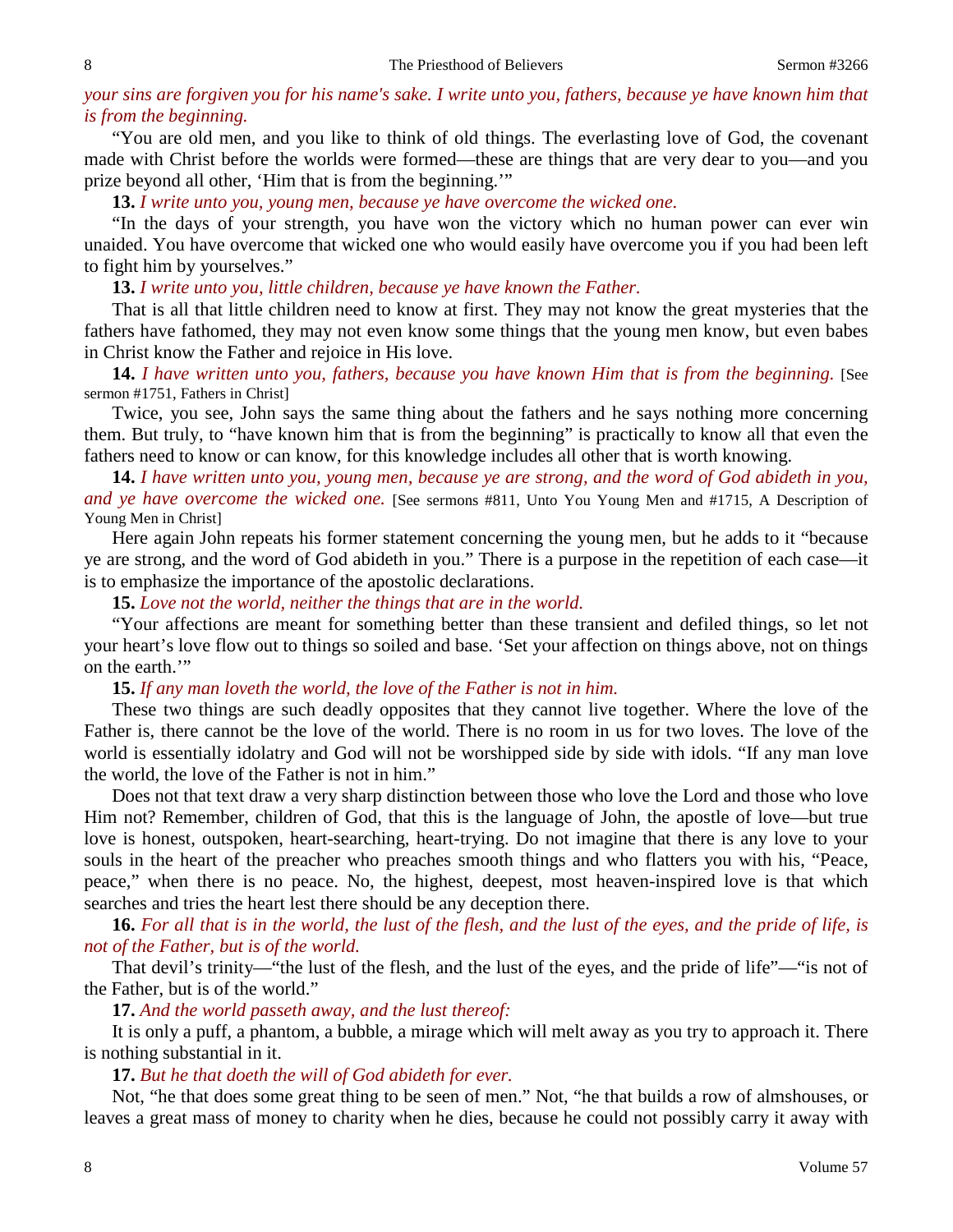him." Not, "he that sounds a trumpet before him to let everybody know what a good man he is." Not, "he that must needs outdistance everybody else." But "he that doeth the will of God abideth for ever." Obedience to the will of God is the pathway to perpetual honor and everlasting joy.

**18.** *Little children, it is the last time: and as ye have heard that antichrist shall come, even now are there many antichrists; whereby we know that it is the last time.* 

And now, I think, even more than when John wrote, is this the fact, for antichrists are multiplying on all sides and there are even worse evils to come than we have seen as yet. And it therefore behooves Christians to be upon the watch and to let this truth comfort them, that "it is the last time."

Once get through this dispensation, and the battle is ended—even though the dispensation should be protracted beyond our hope and desire, yet, still, once get through it and it is over. This is to be the last charge of our great adversary and all his hosts. Stand fast, therefore, you soldiers of the cross, stand like rocks amidst the onslaught of the waves, and the victory shall yet be yours.

**19.** *They went out from us, but they were not of us: for if they had been of us, they would no doubt have continued with us: but they went out, that they might be made manifest that they were not all of us.* 

The worst of men go out from among the best of men. The antichrists go out from the church of Christ. The raw material for a devil was an angel. To make a Judas, you must make him out of an apostle. May God purify His professing church since even in her own loins she breeds adversaries of the faith.

**20.** *But ye have an unction from the Holy One, and ye know all things.* 

The Spirit of God will teach you as you need to know. He will so instruct you that you shall know all that is for your soul's good and for His own glory.

**21.** *I have not written unto you because ye know not the truth, but because ye know it, and that no lie is of the truth.* 

That which is of man's making is false, "but the word of the Lord endureth forever. And this is the word which by the gospel is preached unto you."

**22-23.** *Who is a liar but he that denieth that Jesus is the Christ? He is antichrist, that denieth the Father and the Son. Whosoever denieth the Son, the same hath not the Father: (but) he that acknowledgeth the Son hath the Father also.*

Some pretend to honor the Father while they dishonor the Son, but this can never really be done. Jesus truly said, "I and my Father are one," so that he that denies the Son denies the Father also.

**24.** *Let that therefore abide in you, which ye have heard from the beginning. If that which ye have heard from the beginning shall remain in you, ye also shall continue in the Son, and in the Father.* 

As it was the truth that was revealed to them at the first, there was no need of a later revelation to correct the mistakes of the first, as some foolishly and falsely teach nowadays.

**25.** *And this is the promise that he hath promised us, even eternal life.* 

Let those that want them have these novelties, these constant changes, we who believe in Jesus have something far better, even the promise of eternal life.

**26.** *These things have I written unto you concerning them that seduce you.* 

They would lead you astray if they could, so beware of them. "Forewarned is forearmed."

**27-28.** *But the anointing which ye have received of him abideth in you, and ye need not that any man teach you: but as the same anointing teacheth you of all things, and is truth, and is no lie, and even as it hath taught you, ye shall abide in him. And now, little children, abide in him;*

How John continues to urge us to stand fast in Christ. As the Holy Ghost has taught us to trust Christ, so would He have us "abide in him." And this is one great reason why we are to abide in Him—

**28-29.** *That, when he shall appear, we may have confidence, and not be ashamed before him at his coming. If ye know that he is righteous, ye know that everyone that doeth righteousness is born of him.*